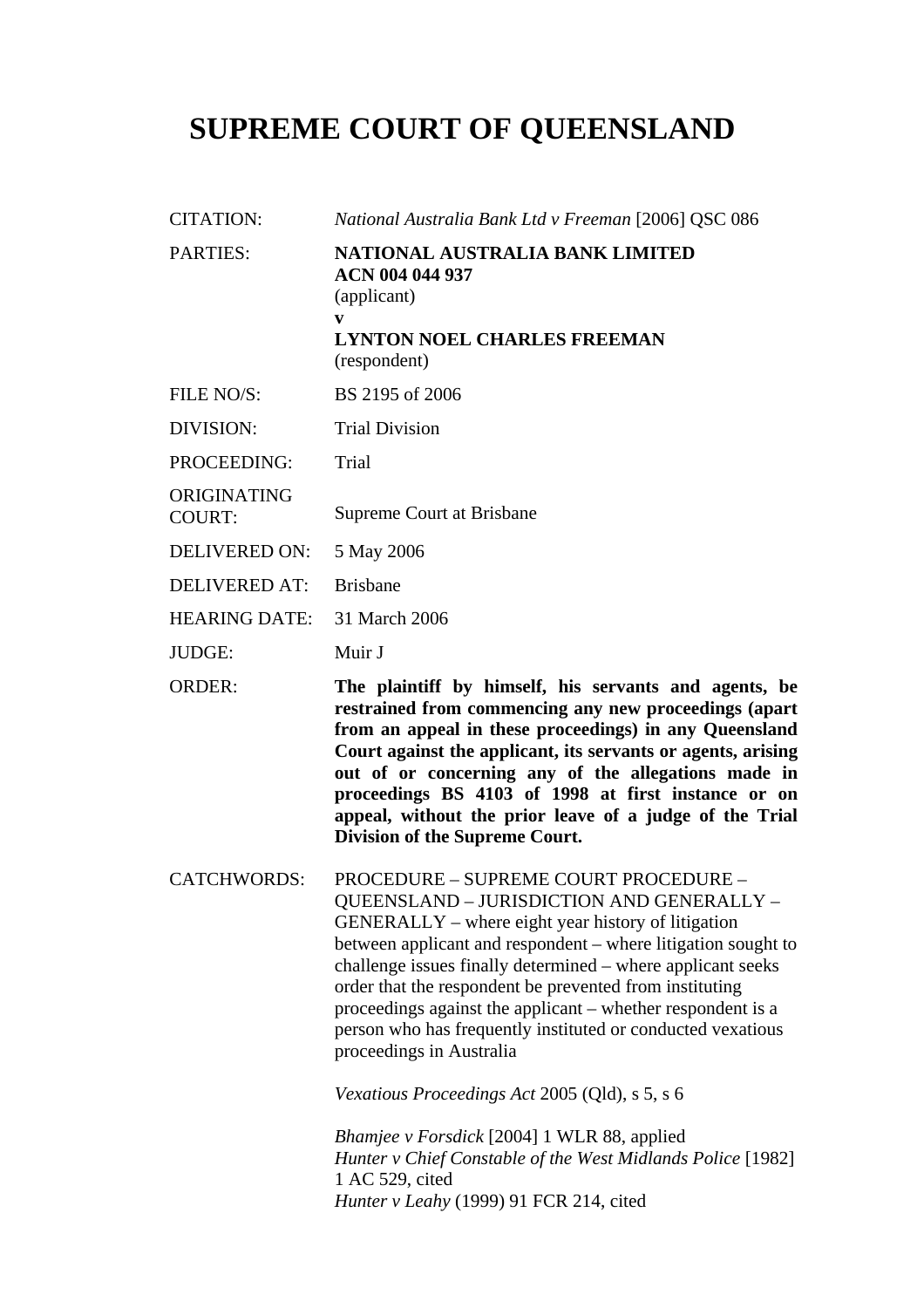*Jones v Cusacks* (1992) 66 ALJR 815, applied *Moevao v Department of Labour* (1980) 1 NZLR 464, cited *Rogers v The Queen* (1994) 181 CLR 251, cited *Von Risefer & Ors v Permanent Trustee Co Pty Ltd & Ors*  [2005] QCA 109, cited COUNSEL: I Perkins for the applicant The respondent appeared on his own behalf

- SOLICITORS: Mallesons Stephen Jaques for the applicant The respondent appeared on his own behalf
- [1] By an application filed 15 March 2006, the applicant seeks an order pursuant to the *Vexatious Proceedings Act* 2005 (Qld) ("the Act") that the respondent be prevented from instituting proceedings against the applicant, its officers or agents in any Queensland Court without first obtaining leave of the Supreme Court. Other orders are sought in the alternative.

## **The history of litigation between the applicant and the respondent**

- [2] The applicant first commenced proceedings against the respondent in the Supreme Court (BS4103 of 1998) ("the first proceedings") claiming moneys alleged to be owing by the respondent to the applicant and seeking recovery of possession of a grazing property over which the respondent had given security in favour of the applicant.
- [3] The respondent defended the claim and counterclaimed, inter alia, to have set aside a Deed of Mediation dated 4 December 1997, entered into between the applicant and the respondent. The Deed was entered into between the parties at the conclusion of a mediation between them. In it, the respondent released the applicant and its officers and agents from all claims which the respondent might have otherwise had against the applicant, except as specified in the Deed. The respondent, by his counterclaim, sought to have the Deed of Mediation set aside on the grounds that the applicant unconscionably took advantage of the respondent's lack of mental competence at the time. The respondent also alleged economic duress.
- [4] The applicant succeeded on its claim and on the counterclaim. The respondent appealed unsuccessfully to the Court of Appeal, which dismissed the appeal on 2 November 2001. On the appeal the respondent unsuccessfully sought to introduce new matters, including an allegation that the applicant had failed to take into account in a timely fashion a deposit of \$2,205 made by the respondent on the last day of the term of the subject bill facility as an interest payment to extend the bill facility.
- [5] The respondent then sought leave to appeal to the High Court of Australia. He was unsuccessful and the application for special leave was dismissed with costs on 14 March 2003. In support of that application, the respondent alleged:
	- (a) failure by the applicant to give proper discovery;
	- (b) deliberate inaccurate accounting by the applicant,
	- (c) false accounting and erroneous bank practices by the applicant;
	- (d) error on the part of the Court Appeal in not permitting the tender of a report on "shadow ledgers"; and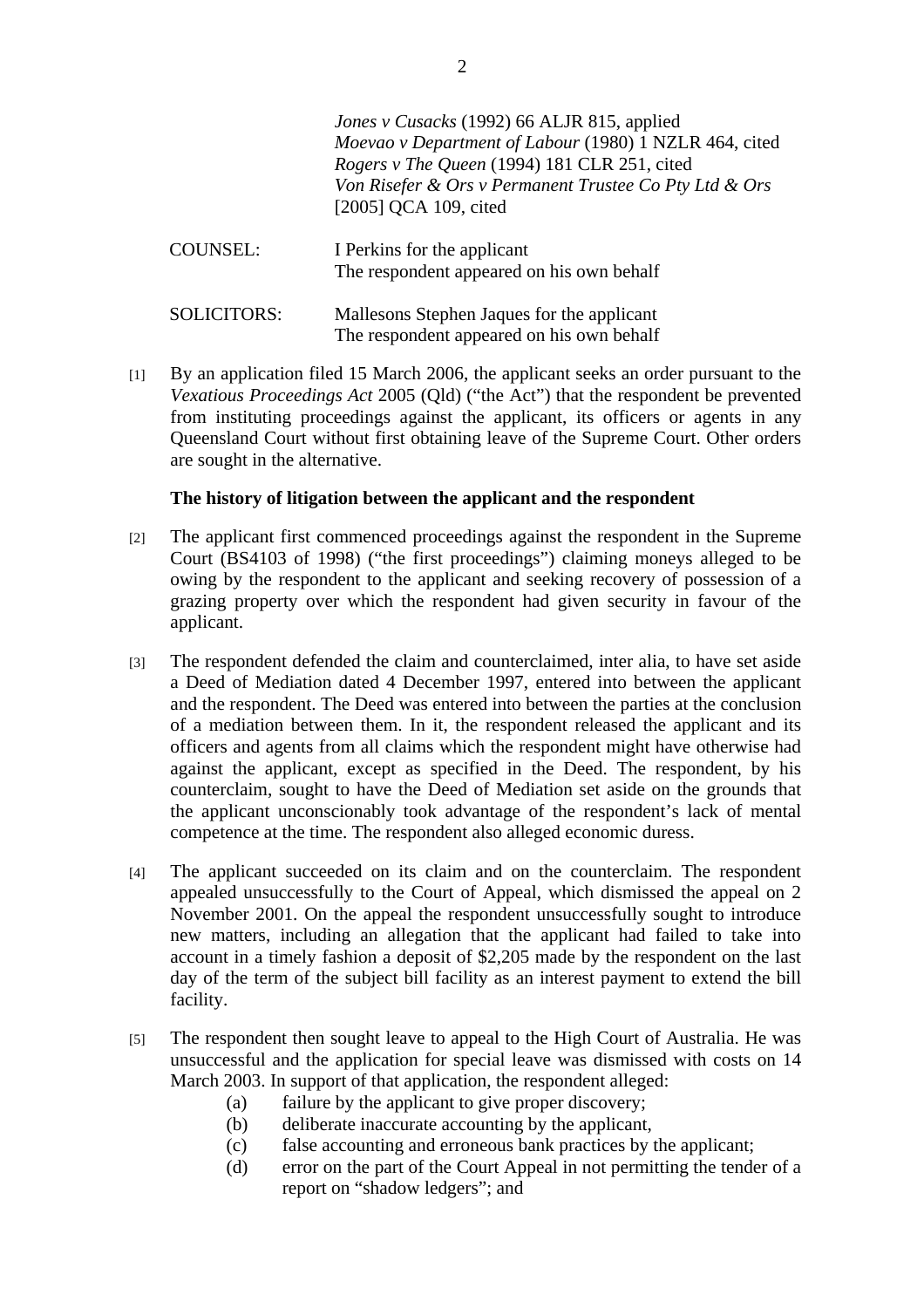- (e) that the respondent engaged in false and misleading conduct in relation to the mediation and the Deed of Mediation.
- [6] The applicant presented a petition for the respondent's bankruptcy on 9 February 2001. It was resisted on grounds including:

"fraud at trial, fraud, intent to defraud, deceit, false pretences, false evidence, fabricated evidence, perverting justice… unconscionable conduct and the non-compliance with discovery order in the Supreme Court, negligence."

[7] In a motion filed by the respondent in the Federal Court bankruptcy proceedings he sought discovery of documents, including bank statements, the applicant's business banking handbook, manuals and other documents. In reasons given on the dismissal of the application the learned Federal Court judge who heard the matter observed:

"I am satisfied that the other documents sought by Mr Freeman amount to a fishing expedition as Mr Freeman tries to establish fraud on the part of the Bank in its dealings with him. As I stated to Mr Freeman at the hearing of the motion, the proceedings before this Court are not an inquiry into the banking industry. Any concerns he had in relation to the amount of the debt should have been raised before the Supreme Court."

- [8] A sequestration order was made on 12 March 2002. The respondent appealed unsuccessfully and the appeal was dismissed on 26 August 2003.
- [9] In reasons for judgment delivered by Spender J on 14 March 2002 in the bankruptcy proceedings, his Honour said:

"Despite the voluminous nature of the material which has been put forward by Mr Freeman, no substantial reason has been shown for questioning whether there is in truth and reality a debt due to the petitioning creditor."

His Honour remarked that no prima facie case of fraud or collusion or miscarriage of justice had been made out by the respondent "such as to impeach the judgment that was obtained after a full investigation at a trial…". His Honour found also that the respondent had not made out his allegations that the subject property had been sold by the applicant at undervalue, so as to give rise to a claim by the respondent against the applicant on that account.

- [10] In an application made on 8 October 2003 for annulment of the sequestration order, the respondent relied on matters previously raised and rejected in the first proceedings and in the bankruptcy proceedings. The application was dismissed on 18 February 2004. The respondent appealed and in the notice of appeal he again sought to re-litigate matters determined against him in the Supreme Court and the Federal Court.
- [11] On 31 October 2003 the respondent applied in the Federal Court for an order that his trustees in bankruptcy be compelled to prosecute Supreme Court proceedings, including proceedings which sought to re-litigate some of the matters determined on the first proceedings. That application was dismissed on 31 October 2003.
- [12] In his reasons for judgment concerning the material relied on by the respondent on the hearing, Spender J remarked: "Much of the material seeks to re-canvass the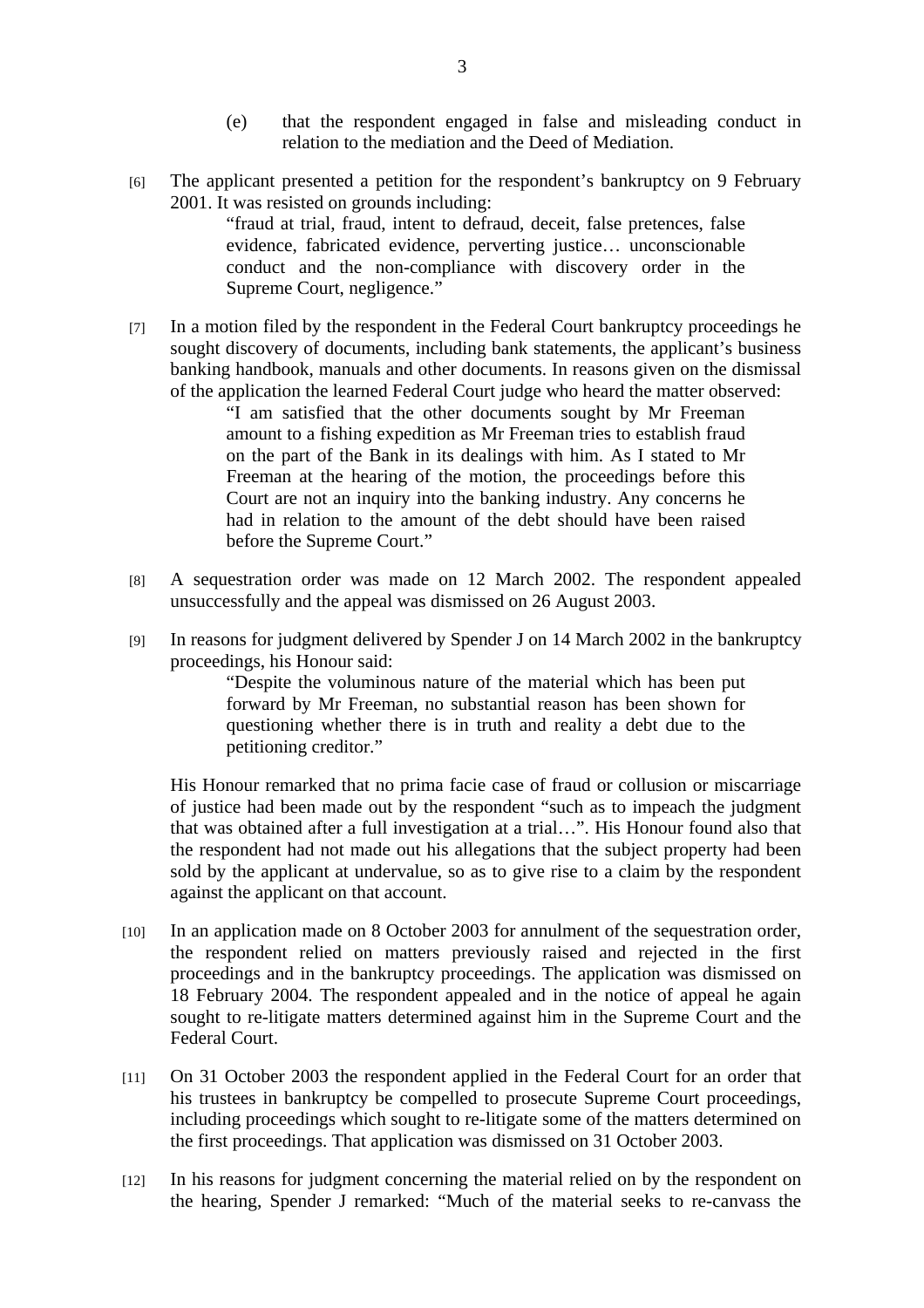question of whether the judgment of Ambrose J [in the first proceedings] was correct…".

- [13] The respondent appealed against the 31 October 2003 dismissal of his application. On appeal the respondent again sought to re-argue matters determined in the first proceedings and the bankruptcy proceedings. The appeal was unsuccessful.
- [14] In their reasons the members of the Full Federal Court observed: "The appellant placed a large volume of material before us which was primarily directed towards establishing that the decision of Ambrose J was wrong… There was little focus on the issues…"
- [15] The reasons for judgment of Spender J on 22 December 2005, in an application by the respondent for orders pursuant to Order 21 rule 2 of the *Federal Court Rules*, reveal the following. On 6 February 2004, Dowsett J rejected an application made by the respondent to annul the sequestration order of 12 March 2002. The respondent's appeal to the Full Federal Court was stayed on 7 May 2004, pending payment by the respondent of security for costs. In his reasons for ordering that stay, Spender J remarked:

"As the submissions by Mr Freeman on his own behalf… confirm, what he is seeking to do is to demonstrate what he has been unsuccessful in demonstrating thus far in many proceedings, namely that decisions in favour of the National Australia Bank from the time of the first trial before Ambrose J and in successive proceedings, have been erroneously determined in favour of the bank and adversely to Mr Freeman."

[16] The respondent, unsuccessfully, sought leave to appeal from the security for costs order. On 11 March 2005 the respondent filed an application for an order that his trustees in bankruptcy assign to him two actions commenced by him in the Supreme Court prior to his bankruptcy. That application was dismissed on 6 May 2005, as was a subsequent appeal to the Full Court of the Federal Court. The respondent filed a "defence and cross-claim" in the applicant's vexatious litigant proceedings commenced on 3 June 2005. In his reasons dated 22 December 2005, Spender J set out passages from the "defence and cross-claim" document to illustrate the point that the respondent "continues to make, strenuous efforts to re-ventilate in this Court the matters which have been determined against him on a number of occasions, both in this Court and in the Supreme Court of Queensland". His Honour said:

> "In this proceeding alone, Mr Freeman has filed some 1500 pages of affidavit material, most of which is seeking to reargue that the decision of Ambrose J is wrong and that he is not indebted to the Bank but rather has a substantial claim against it. This is a matter was (sic) decided adversely to Mr Freeman in 2001 in which he has sought to challenge and re-challenge since that time in both this court and the Supreme Court of Queensland."

[17] There has also been a history of litigation in the Supreme Court in which the respondent has attempted to re-litigate matters decided against him.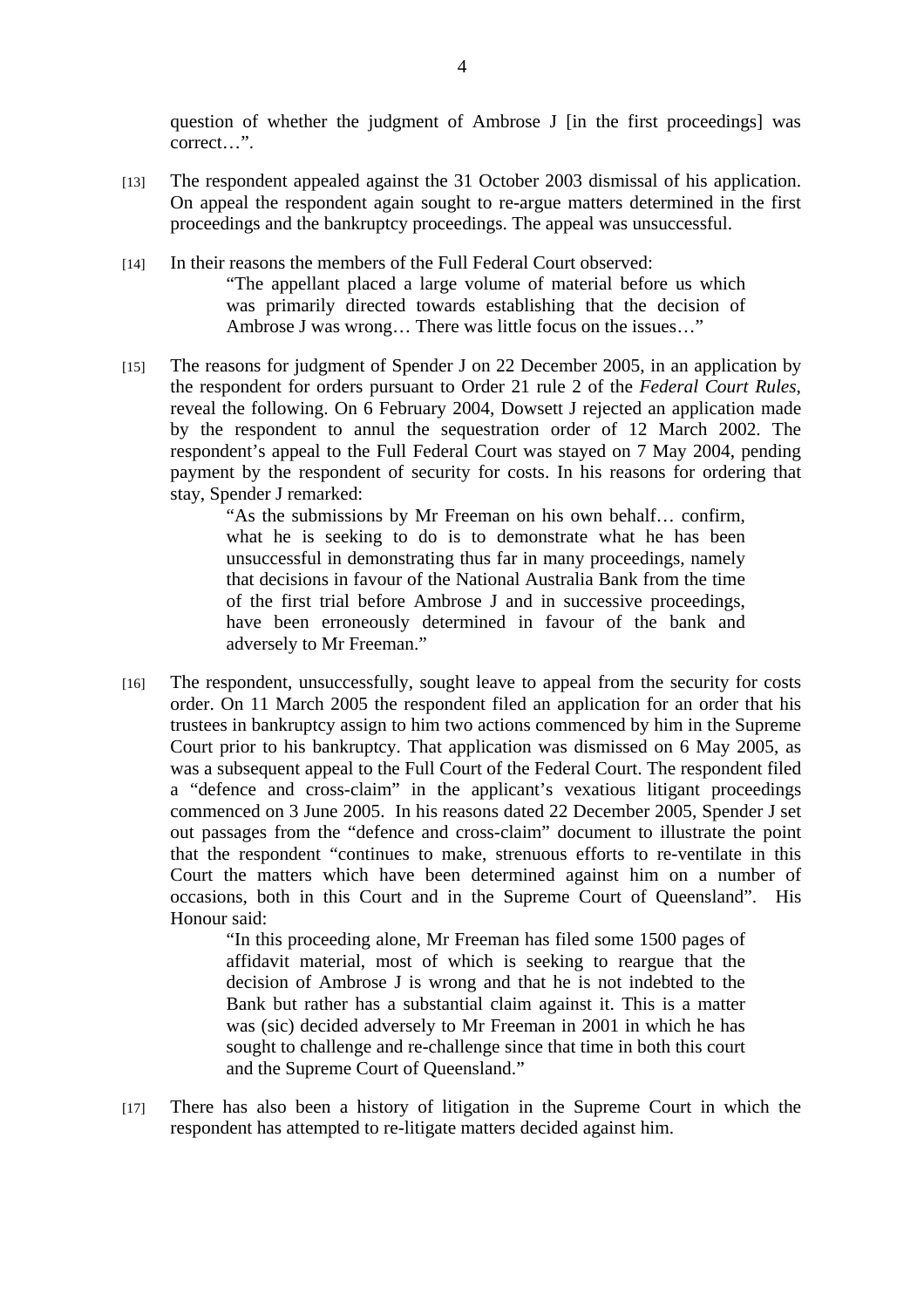- [18] On 11 March 2002, the respondent commenced proceedings (BS 2339 of 2002) in the Supreme Court against the applicant claiming damages for sale of the grazing property at undervalue.
- [19] The respondent applied on 29 August 2003 to set aside the orders made by the trial judge in the first proceeding. That application was dismissed on the basis that the respondent, being an undischarged bankrupt, lacked standing to make the application. In the application the respondent sought to re-litigate matters decided against him in the first proceeding.
- [20] On 6 July 2005 the respondent commenced proceedings in the Supreme Court against the applicant, in which he again sought to re-agitate matters finally determined in the first proceedings. On 12 December 2005 I struck out part of the respondent's claim as being abuse of process and vexatious, and gave summary judgment to the applicant on the remainder of the claim. On the hearing of the strike out and summary judgment applications in that matter, the respondent reargued matters finally determined against him in the first proceedings.
- [21] The respondent appealed from the 12 December 2005 determination. In his notice of appeal he applied under rule 668 of the *Uniform Civil Procedure Rules* 1999 (Qld) to vary the order of the Chief Justice, made on 15 October 2003, dismissing a previous application of the respondent under rule 668.
- [22] On 12 July 2002 in the Magistrates Court, the respondent filed a criminal complaint against the applicant for "fraudulent trickery". This complaint concerned matters litigated in the first proceedings. Applications were made in the District Court to stay orders made in the Magistrates Court requiring the payment of security for costs. The Magistrates Court proceedings were dismissed and the respondent applied for leave to appeal from the Magistrates Court decision. The application for leave to appeal was withdrawn by consent.

## **Relevant statutory provisions and principles**

- [23] The applicant has standing to bring this application by under s 5 of the Act. Orders under s 6 of the Act may be made if the Court is satisfied that a person is a person who has frequently instituted or conducted vexatious proceedings in Australia.
- [24] For the purposes of such a determination the Court may have regard to proceedings instituted or conducted in any Australian court or tribunal, including proceedings instituted or conducted before the commencement of section 6.
- [25] "Vexatious proceedings" are defined in the dictionary to the Act as including:
	- "(a) a proceeding that is an abuse of the process of a court or tribunal;…
	- (c) a proceeding instituted or pursued without reasonable ground; and
	- (d) a proceeding conducted in a way so as to harass or annoy, cause delay or detriment, or to achieve another wrongful purpose."

"Proceeding" is defined so as to include interlocutory proceedings.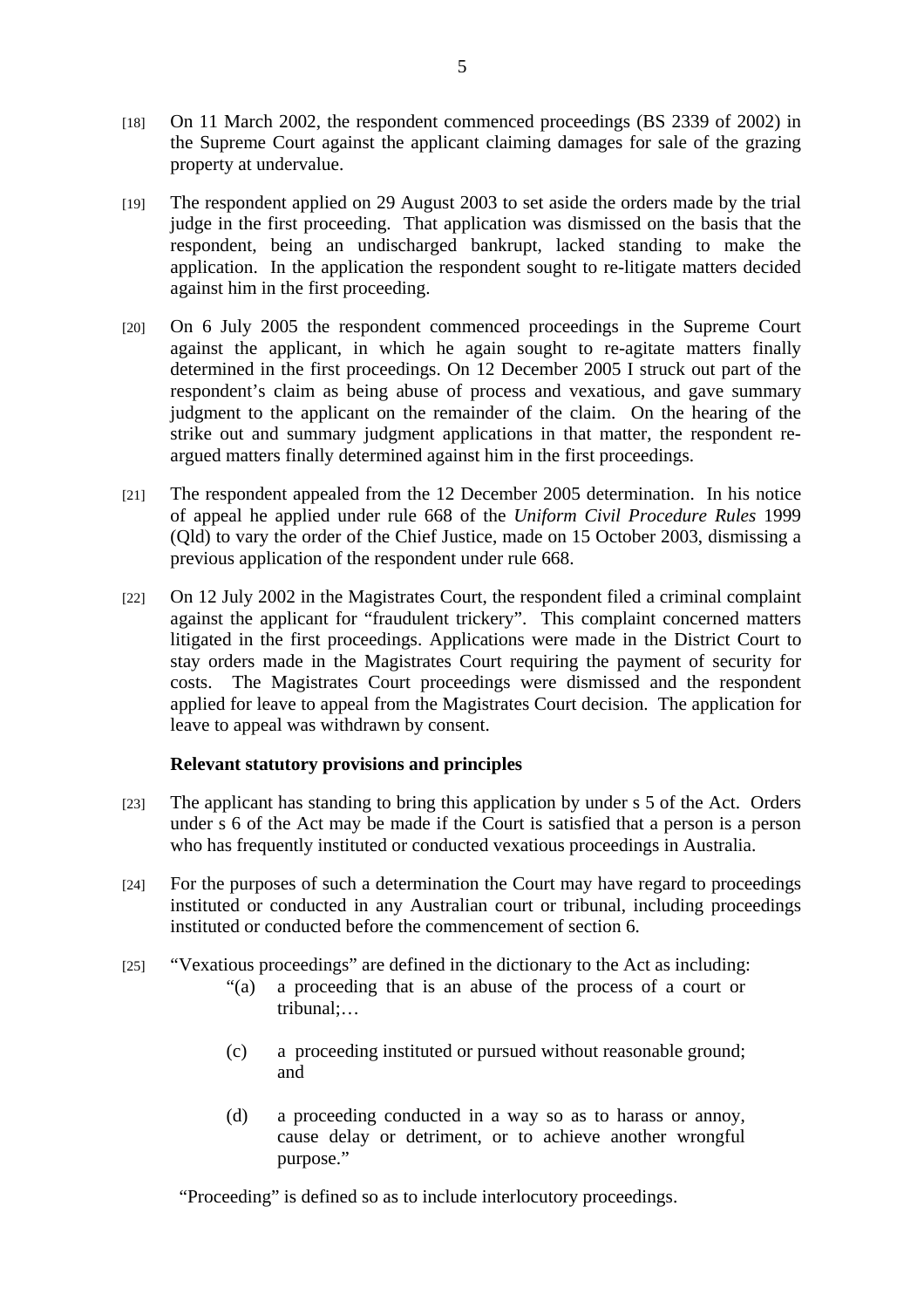[26] A court has an inherent jurisdiction to ensure that its processes are not abused and, to that end, to restrain a party to proceedings from commencing other proceedings in any court in Queensland against another party to the first-mentioned aimed at relitigating issues already finally determined against such other party.<sup>1</sup> In *Bhamjee v*  $For slack<sup>2</sup>$  Lord Phillips MR, in handing down the judgment of the Court, observed:

> "The court, therefore, has power to take appropriate action whenever it sees that its functions as a court of justice are being abused. The advent of the Civil Procedure Rules makes the nature of those functions more transparent. A court's overriding objective is to deal with cases justly. This means, among other things, dealing with cases expeditiously and allotting to them an appropriate share of its resources (while taking into account the need to allot resources to other cases). This objective is thwarted and the process of the court abused if litigants bombard the court with hopeless applications. They thereby divert the court's resources from dealing with meritorious disputes, delay the handling of those disputes, and waste skilled and scarce resources on matters totally devoid of any merit."

## **Conclusion**

- [27] As the above history shows, many of the proceedings instituted by the respondent constitute attempts to re-litigate matters finally determined against the respondent in earlier proceedings.
- [28] The attempted re-litigation of issues disposed by earlier proceedings constitutes an abuse of process.3
- [29] Consequently, many of the proceedings referred to above are "vexatious" within the meaning of s 6 of the Act. The above history also establishes that such proceedings have been "frequently instituted or conducted".
- [30] "Frequently" is defined in the *Shorter Oxford English Dictionary* as: "At frequent or short intervals, often repeatedly; numerously". Whether proceedings have been instituted or conducted "frequently" must be looked at in the context of litigation. In that sense "frequently" is a relative term. $4\,$  In my view, it is impossible to resist the conclusion that the vexatious proceedings instituted and/or conducted by the respondent against the applicant have been "frequently instituted". Such proceedings have been instituted and conducted in profusion within a relatively short period. Those proceedings do not include the first proceedings with its appeal and special leave application. Nor do they include the proceedings in the Court commenced on 6 July 2005, except to the extent that the respondent sought to relitigate issues determined in the first proceedings.
- [31] On the hearing of this application the respondent was unable to resist the temptation to re-litigate issues dealt with in the first proceedings (and in many proceedings thereafter). He raised:

 $\frac{1}{1}$  *Hunter v Leahy* (1999) 91 FCR 214; *Von Risefer & Ors v Permanent Trustee Co Pty Ltd & Ors*  [2005] QCA 109 and *Bhamjee v Forsdick* [2004] 1 WLR 88. 2

 <sup>[2004] 1</sup> WLR 88 at 93.

<sup>3</sup> *Rogers v The Queen* (1994) 181 CLR 251 at 255, 256; *Hunter v Chief Constable of the West Midlands Police* [1982] 1 AC 529 at 536; *Moevao v Department of Labour* (1980) 1 NZLR 464 at 481; and *Hunter v Leahy* (1999) 91 FCR 214.

*Jones v Cusacks* (1992) 66 ALJR 815 at 816.